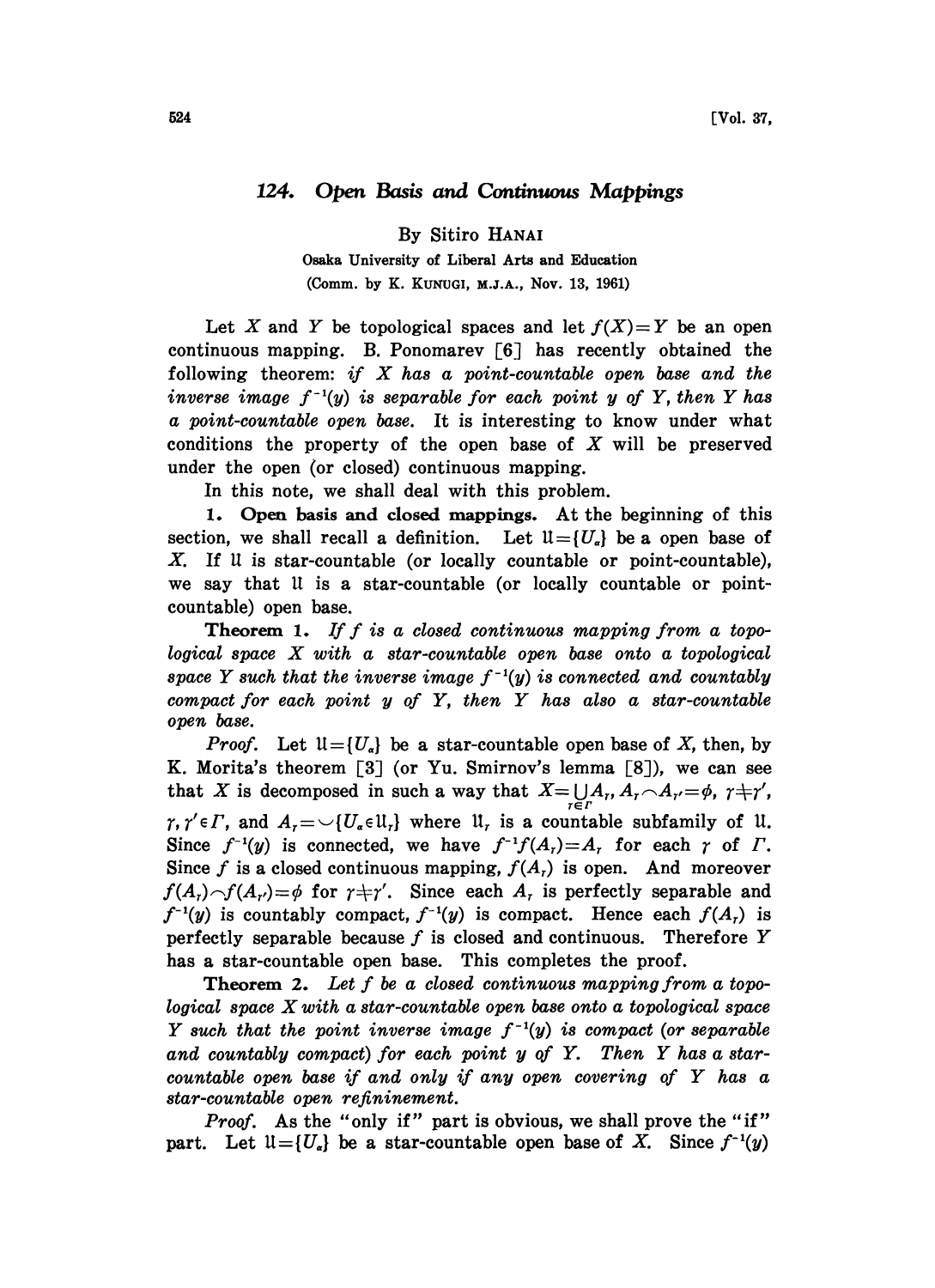is compact for each point y of Y,  $\mathfrak{U}_r = {U_r | f^{-1}(y) \cap U_s \neq \phi, U_s \in \mathfrak{U}}$  is countable and  $\mathfrak{U}_v$  has a finite subcovering of  $f^{-1}(y)$ . The collection of all finite subcoverings of  $f^{-1}(y)$  is countable. Let  $w_k^y(k=1, 2, \dots)$ denote this collection and let  $H^y_k = \bigcup \{U_\alpha | U_\alpha \in w_k^y\}.$  Then  $y \in f((H^y_k)_0)$  $V_k(y)$  where  $(H_k^y)_{0} = \bigcup \{f^{-1}(y') \mid f^{-1}(y') \subset H_k^y\}.$  Then  $f^{-1}(V_k(y)) = (H_k^y)_{0}$ and  $\mathfrak{H} = \{V_k(y) | k=1, 2, \dots; y \in Y\}$  is an open covering of Y because f is a closed continuous mapping. By assumption,  $\tilde{p}$  has a star-countable open refinement  $\Re = \{R_s | \beta \in B\}$ . Then, for each  $R_s$  of  $\Re$ , there exists a set  $H_k^v$  such that  $f^{-1}(R_\beta)\subset H_k^v$ . Hence  $\{U_\alpha\mid f^{-1}(R_\beta)\sim U_\alpha+\phi,$  $U_{\alpha}$ (l) is countable. We denote this collection of sets by  $\{U_{\alpha_i}\}\mathbf{i}$  $-1,2,\cdots\}$  and let  $V_{a_i}^{\beta}=f^{-1}(R_{\beta})\frown U_{a_i}$  (i=1, 2,...). Let  $\{S_k^{\beta} | k=1,2,\cdots\}$ denote all finite subfamilies of  $\{V_{a_i}^{\beta} | i=1, 2, \cdots\}$  and let  $K_{b}^{\beta} = \bigcup \{V_{a_i}^{\beta} | i=1, 2, \cdots\}$  $V_{a_1}^{\beta} \in S_k^{\beta}$  and let  $W_k^{\beta} = f((K_k^{\beta})_0)$ . Then  $\mathfrak{B} = \{W_k^{\beta} | k=1, 2, \cdots; \beta \in B\}$  is an open covering of Y. We shall next prove that  $\mathfrak{B}$  is the star-countable open base. Let  $y$  be any point of any given open set  $G$ , then there exists a set  $R_s$  of  $\Re$  such that  $y \in R_s$ . Then  $f^{-1}(y) \subset f^{-1}(G)$ and  $f^{-1}(y) \subset f^{-1}(R_\beta)$ . Since II is an open base, for any point x of  $f^{-1}(y)$ , there exists a set  $U_{\alpha_x}$  of U such that  $x \in U_{\alpha_x} \subset f^{-1}(G)$ . Since  $f^{-1}(y)$  is compact, there exists a set  $H_k^y$  such that  $f^{-1}(y) \subset H_k^y \subset f^{-1}(G)$ . Hence  $f^{-1}(y) \subset H^y$   $\cap$   $f^{-1}(R) \subset f^{-1}(G)$ . Then there exists a set  $W^y$ . such that  $y \in W_i^p \subset G$ . Therefore  $\mathfrak{B}$  is the open base of Y. Since  $\mathfrak{R}$ is star-countable and  $f^{-1}(R_{\beta}) \supset \bigcup_{k=1}^{\infty} f^{-1}(W_k^{\beta})$ ,  $\mathfrak{B}$  is star-countable. There-<br>fore Y has a star-countable open base.<br>We shall next prove the case when  $f^{-1}(y)$  is separable and countafore Y has <sup>a</sup> star-countable open base.

We shall next prove the case when  $f^{-1}(y)$  is separable and countably compact for each point  $y$  of  $Y$ . We need only prove the "if" part. Since  $f^{-1}(y)$  is separable,  $\mathfrak{U}_y = \{U_\alpha | U_\alpha \cap f^{-1}(y) \neq \emptyset, U_\alpha \in \mathfrak{U}\}\$ is countable [6, Lemma 2]. Hence, from the countable compactness of  $f^{-1}(y)$ ,  $\mathfrak{U}_y$  has a finite subcovering of  $f^{-1}(y)$ . Then, as the remainder of the proof can be carried out in the same way as the case when  $f^{-1}(y)$  is compact, we omit the proof. This completes the proof.

We can prove the following theorem in the similar argument as the proof of Theorem 2.

Theorem 3. Let f be a closed continuous mapping from a topological space X with <sup>a</sup> locally countable open base onto <sup>a</sup> topological space Y such that the inverse image  $f^{-1}(y)$  is compact (or separable and countably compact) for each point  $y$  of  $Y$ . Then  $Y$  has a locally countable open base if and only if any open covering of Y has a locally countable open refinement.

**Theorem 4.** Let  $f$  be a closed continuous mapping from a paracompact topological space X with <sup>a</sup> locally countable open base onto a regular topological space Y such that the inverse image  $f^{-1}(y)$ is compact for each point  $y$  of  $Y$ , then  $Y$  has a locally countable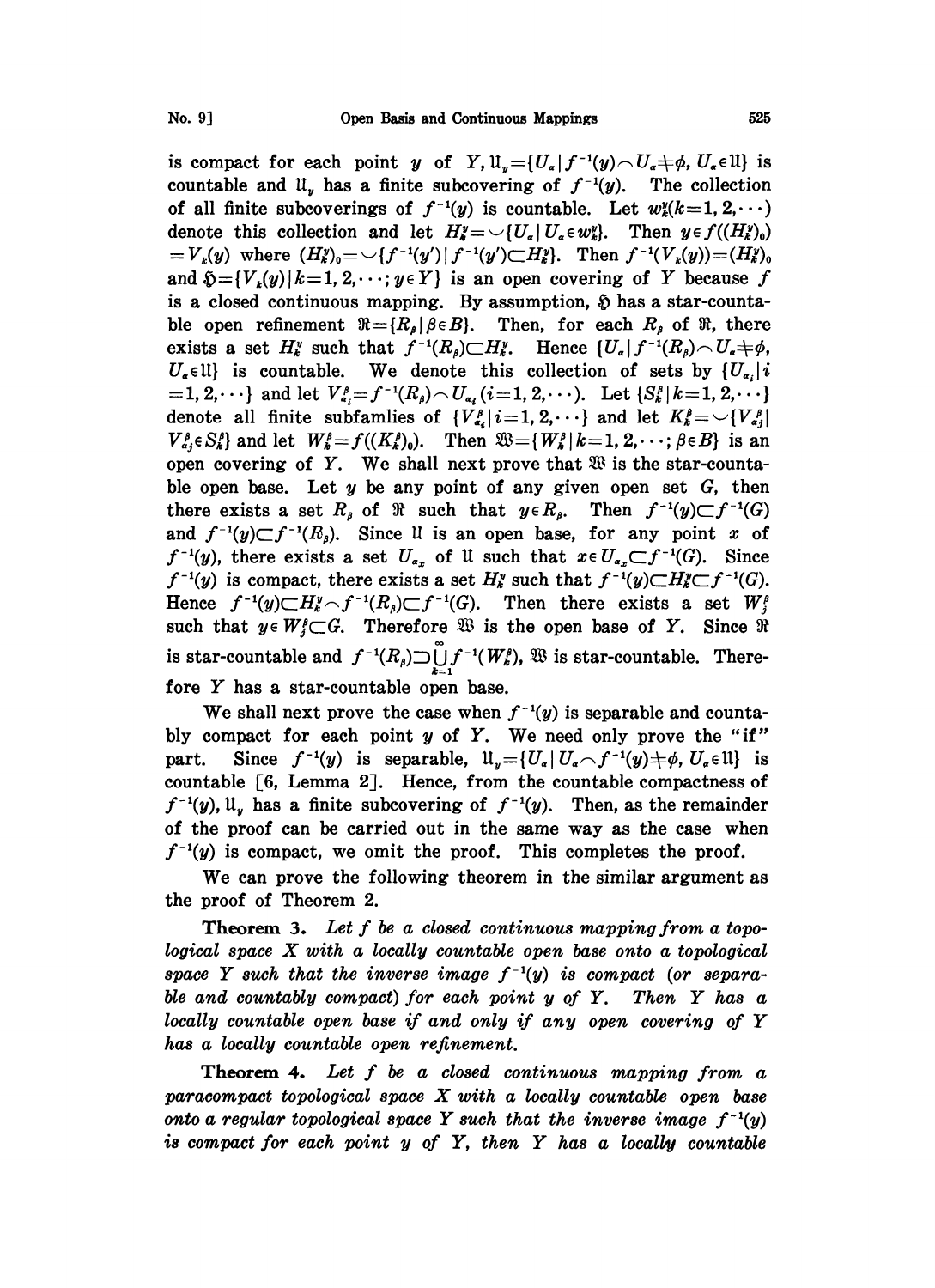open base.

Proof. From the proof of the theorem due to K. Morita and the author  $\lceil 4$ , Theorem 3, we can see that Y is paracompact. Hence, by Theorem 3, Y has <sup>a</sup> locally countable open base, completing the proof.

**Theorem 5.** Let  $f$  be a closed continuous mapping from a topological space  $X$  with a point-countable open base onto a topological space Y such that the inverse image  $f^{-1}(y)$  is separable and countably compact for each point <sup>y</sup> of Y. Then Y has point-countable open base if and only if any open covering of Y has <sup>a</sup> pointcountable open refinement.

Proof. As the "only if" part if obvious, we need only prove the "if" part. Let  $\mathfrak{U}=\{U_a\}$  be the point-countable open base of X and let y be any point of Y. Since  $f^{-1}(y)$  is separable,  $\sigma_y = \{U_\alpha\}$  $f^{-1}(y) \sim U_a + \phi$ ,  $U_a \in \mathbb{U}$  is countable [6, Lemma 2] and  $f^{-1}(y) \subset \bigcup_{\alpha} U_a$  $=H^{\nu}$ . Then  $f^{-1}(y)\subset (H^{\nu})_0\subset H^{\nu}$  and  $(H^{\nu})_0$  is an open inverse set because f is a closed continuous mapping. Then  $\mathfrak{H} = \{f((H^v)_0) | y \in Y\}$ is an open covering of Y. By assumption,  $\tilde{y}$  has a point-countable open refinement  $\Re = \{R_{\beta} | \beta \in B\}$ . For each  $R_{\beta} \in \Re$ , there exists a set  $f((H^v)_0)$  such that  $R_i \subset f((H^v)_0)$ . Hence  $f^{-1}(R_i) \subset (H^v)_0 \subset H^v$ . Let  $V_{\alpha}^{\beta} = f^{-1}(R_{\beta}) \cap U_{\alpha}$  where  $U_{\alpha} \in \sigma_{\alpha}$ , then  $\{V_{\alpha}^{\beta}\}$  is countable. Hence the collection of unions of any finitely many sets of  $\{V_a^{\beta}\}\$ is countable. Let  $w_k^{\ell}(k=1, 2, \dots)$  denote this collection and let  $\mathfrak{B} = \{f((w_k^{\ell})_0) | k=1, \dots, k\}$  $2, \dots, \beta \in B$ . Then  $\mathfrak{B}$  is a point-countable open base of Y. In fact, let  $G$  be an open set of  $Y$  and let  $y$  be any point of  $G$ , then there exist  $R_\rho$  of  $\Re$  and  $(H^{\nu})_0$  such that  $f^{-1}(y)\subset f^{-1}(R_\rho)$  and  $f^{-1}(R_\rho)\subset (H^{\nu})_0$ . For each point x of  $f^{-1}(y)$ , there exists  $U_a(x) \in \mathbb{U}$  such that  $U_a(x)$  $\subset f^{-1}(G) \frown f^{-1}(R_{\beta})$  because ll is the open base. Since  $\sigma_{\gamma}$  is countable,  ${U_a(x)|x \in f^{-1}(y)}$  is countable. Since  $f^{-1}(y)$  is countably compact, there exists a finite subfamily of  $\{U_a(x) | x \in f^{-1}(y)\}$  which covers  $f^{-1}(y)$ . Let  $\{U_{a_i} | i=1, 2, \cdots, k\}$  denote this subfamily, then  $f^{-1}(y)$  $\subset \bigcup_{i=1}^n U_{\alpha}\subset \subset f^{-1}(G)\frown f^{-1}(R_{\rho})\subset (H^{y'})_0. \quad \text{Therefore } \left(\bigcup_{i=1}^n U_{\alpha_i}\right)_0 \text{ is a set of }$  $\{(w_k^{\rho})_0 | k=1, 2, \dots\}$ . This shows that  $\mathfrak{B}$  is the open base of Y. We shall next prove that  $\mathfrak{B}$  is point-countable. Let y be any point of Y. Since  $\{R_\beta | y \in R_\beta, R_\beta \in \mathbb{R} \}$  is countable and  $f^{-1}(R_\beta) \supset \bigcup_{k=1}^\infty (w_k^{\beta})_0$ ,  $\mathbb{R}$  is point-countable. This completes the proof.

Remark 1. B. Ponomarev [6] has shown the following theorem: if f is a closed continuous mapping from a  $T_1$ -space X with a pointcountable open base onto a  $T_1$ -space Y such that the inverse image  $f^{-1}(y)$  is compact for each point y of Y, then Y has a pointcountable open base. Form his proof, we see that he has used the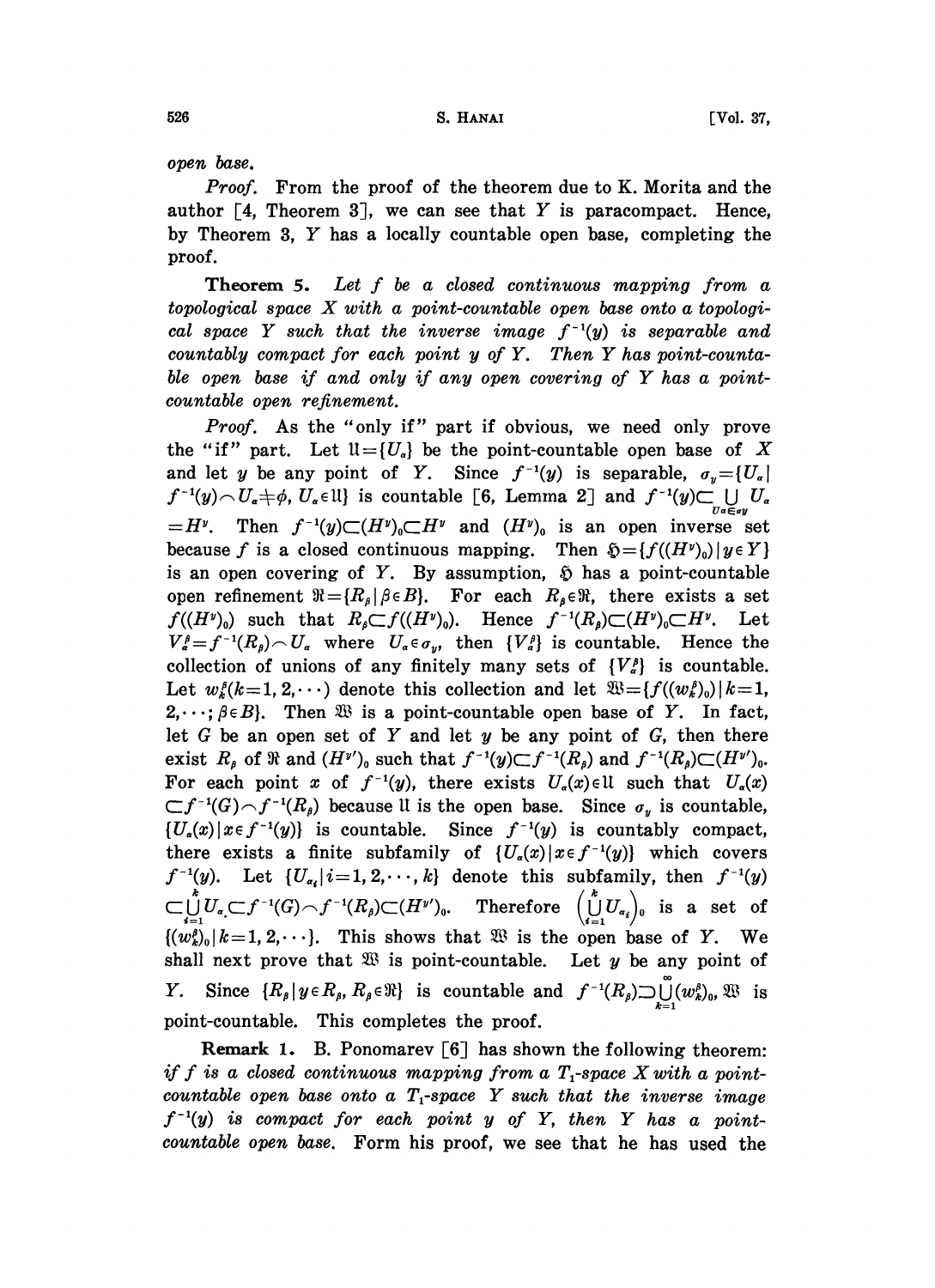"compactness of  $f^{-1}(y)$ " in the meaning of the separability and countable compactness of  $f^{-1}(y)$ . But it seems to us that there is a gap in his proof and we do not know whether this theorem is true or not.

**Theorem 6.** If  $f$  is a closed continuous mapping from a paracompact Hausdorff (or paracompact regular topological) space Xwith a point-countable open base onto <sup>a</sup> topological space Y such that the inverse image  $f^{-1}(y)$  is separable and countably compact for each point y of Y, then Y has a point-countable open base.

*Proof.* (i) The case when X is a paracompact Hausdorff space. In this case, by E. Michael's theorem  $[2]$ , we can see that Y is a paracompact Hausdorff space. Then, by Theorem 5, Y has <sup>a</sup> pointcountable open base.

(ii) The case when X is a paracompact regular topological space. We shall prove that  $f^{-1}(y)$  is compact for each point y of Y. Let  $ll = \{U_{\alpha}\}\$ be a point-countable open base of X. Since  $f^{-1}(y)$  is separable,  $\mathfrak{U}_y = \{U_a | f^{-1}(y) \cap U_a \neq \emptyset, U_a \in \mathfrak{U} \}$  is countable [6, Lemma 2]. Let  $\mathfrak{G} = \{G_{\beta}\}\$ be any open covering of  $f^{-1}(y)$ , then, for each point x of  $f^{-1}(y)$ , there exist  $G_{\beta} \in \mathfrak{G}$  and  $U_{\alpha_x}^{\beta} \in \mathfrak{U}$  such that  $x \in G_{\beta}$  and  $x \in U_{\alpha_x}^{\beta} \subset G_{\beta}$ . Since  $\mathfrak{u}_v$  is countable and  $f^{-1}(y)$  is countably compact,  $f^{-1}(y)$  is covered by a finite subfamily of  $\{U_{\alpha_x} | x \in f^{-1}(y)\}$ . Let  $\{U_{\alpha_i}^{\beta_i} | i=1, 2, \cdots\}$ k} denote this subfamily, then  $f^{-1}(y) \subset \bigcup_{i=1} U_{a_i}^{\beta_i}$ . Therefore  $f^{-1}(y)$  is covered by  $\{G_{\beta_i} | i=1, 2, \dots, k\}$ . Thus we get the compactness of  $f^{-1}(y)$ . Moreover, by use of the compactness of  $f^{-1}(y)$  for each point  $y$  of  $Y$ , it is easily seen that  $Y$  is regular. Then  $Y$  is paracompact  $\lceil 4 \rceil$ . By Theorem 5, we get the theorem, completing the proof.

2. Open basis and open mappings. In this section, we deal with the open basis of the image spaces of open continuous mappings.

Theorem 7. If f is an open continuous mapping from a topological space X with <sup>a</sup> star-countable open base onto <sup>a</sup> topological space Y such that the inverse image  $f^{-1}(y)$  is connected for each point y of Y, then Y has a star-countable open base.

*Proof.* Let  $\mathfrak{U} = \{U_a\}$  be a star-countable open base of X, then X is decomposed in such a way that  $X = \bigcup_{r \in r} A_r, A_r \cap A_{r'} = \phi, \gamma \neq \gamma', \gamma,$ By the same argument of the proof of Theorem 1, we get  $f^{-1}f(A)$  $\gamma' \in \Gamma$ , and  $A_t = \cup \{U_{\alpha} \in \mathfrak{U}_t\}$  where  $\mathfrak{U}_t$  is a countable subfamily of  $\mathfrak{U}_t$ .  $=A_t$  and  $f(A_t) \frown(A_{t'}) = \phi$  for  $\tau \neq \gamma', \gamma, \gamma' \in \Gamma$ . Then  $\{f(U_{\alpha}) | U_{\alpha} \in \mathfrak{U}_t\}$  is a countable open base of  $f(A_r)$  which is open. Therefore Y has a star-countable open base. This completes the proof.

**Theorem 8.** If f is an open continuous mapping from a strongly paracompact topological space X onto <sup>a</sup> regular topological space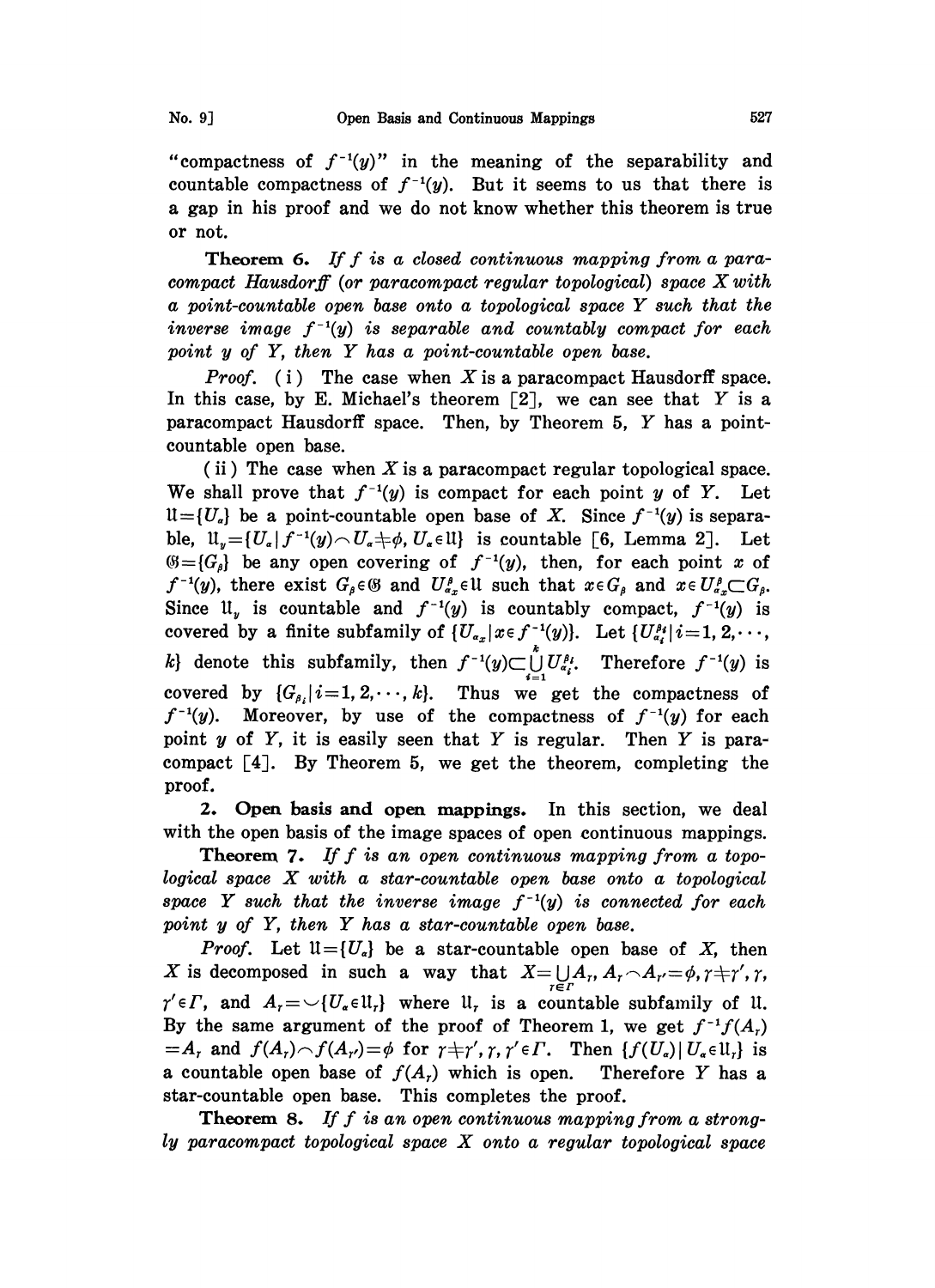Y such that the inverse image  $f^{-1}(y)$  is connected for each point y of Y, then Y is strongly paracompact.

*Proof.* Let  $\mathfrak{G} = \{G_{\alpha}\}\$ be any open covering of Y, then  $\mathfrak{H} = \{f^{-1}(G_{\alpha})\}\$  $G_{\alpha} \in \mathcal{G}$  is an open covering of X. Since X is strongly paracompact, there exists a star-finite open covering  $\Re = \{R_{\beta}\}\$ as a refinement of  $\mathfrak{D}$ . Then, as the proof of Theorem 1, X is decomposed in such a way that  $X=\bigcup_{r\in\mathcal{F}}A_r,A_r\cap A_{r'}=\phi,\gamma+\gamma',\gamma,\gamma'\in\mathcal{F}$ , and  $A_r=\bigcup\{R_\beta\mid R_\beta\in\mathfrak{R}_r\}$ where  $\Re_t$  is a countable subfamily of  $\Re$ . We get also  $f^{-1}f(A_t)=A_t$ and  $f(A_r) \frown (A_{r'}) = \phi$  for  $r + \gamma'$ . Then, we can see that  $f_r = {f(R_s)}$  $R_{\beta} \in \mathbb{R}_{r}$  is a countable open covering of  $f(A_{r})$  which is open. Let  $t = \bigcup_{i=1}^{n} t_i$ , then, it is easy to see that  $t$  is a star-countable open refinement of  $\mathfrak{G}$ . Since Y is a regular topological space, by Yu. Smirnov's theorem  $[8]$ , Y is strongly paracompact. This completes the proof.

**Theorem 9.** If  $f$  is an open continuous mapping from a locally separable metric space  $X$  onto a regular  $T<sub>1</sub>$ -space  $Y$  such that the inverse image  $f^{-1}(y)$  is connected for each point y of Y, then Y is a locally separable metric space.

**Proof.** Since X is a locally separable metric space, X is strongly paracompact [3, 8]. Therefore, by Theorem 8, Y is strongly paracompact. It is shown in our previous note  $\lceil 1 \rceil$  that Y is locally separable and locally metrizable. Hence, by Nagata-Smirnov's theorem [5, 7J, Y is locally separable and metrizable. This completes the proof.

Remark 2. We can prove Theorem <sup>9</sup> by use of A.H. Stone's theorem  $[9]$ . In fact, we can see that there exists a star-fiinite open covering  ${G<sub>a</sub>}$  of X where each  $G<sub>a</sub>$  is perfectly separable. Since  $f^{-1}(y)$  is connected, it is easily shown that  $f^{-1}(y)$  is separable. Then, by A.H. Stone's theorem, Y is <sup>a</sup> locally separable metric space.

Theorem 10. If  $f$  is an open continuous mapping from a topological space X with <sup>a</sup> locally countable open base onto <sup>a</sup> topological space Y such that the inverse image  $f^{-1}(y)$  is separable for each pint  $y$  of  $Y$ , then  $X$  has a locally countable open base.

**Proof.** Since  $X$  has a locally countable open base,  $X$  is locally separable. Then, since f is an open continuous mapping, Y is locally separable. Therefore, for each point  $y$  of  $Y$ , there exists an open set N such that  $y \in N$  and N is separable. Since  $f^{-1}(y)$  is separable for each point y of Y,  $f^{-1}(N)$  is separable [9, Lemma 2]. Let ll  $=$ [U<sub>a</sub>] be a locally countable open base of X, then  $\{U_a | f^{-1}(N) \cap U_a\}$  $\{\phi, U_{\alpha} \in \mathbb{N}\}\$ is countable [6, Lemma 2]. On the other hand,  $\mathfrak{B} = \{f(U_{\alpha})\}$  $U_{\alpha} \in \mathbb{U}$  is the open base and  $N \cap f(U_{\alpha}) \neq \emptyset$  if and only if  $f^{-1}(N) \cap U_{\alpha}$  $\pm \phi$ . Therefore  $\mathfrak{B}$  is a locally countable open base of Y. This completes the proof.